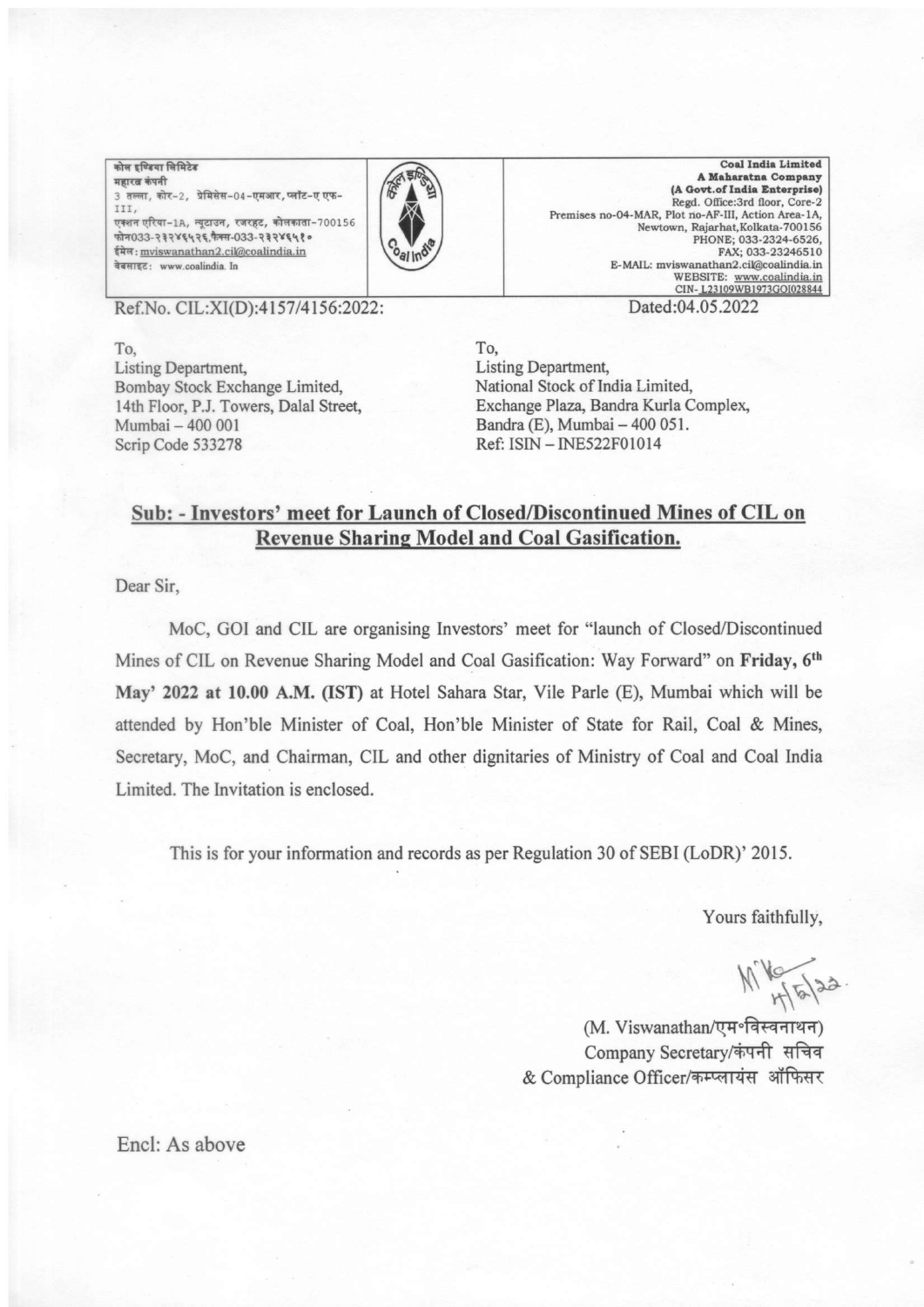



कोयला मंत्रालय Ministry of Coal



## lnvestors'Meet Launch of Closed / Discontinued Mines of CIL on Revenue Sharing Model

ond

**Coal Gasification: Way Forward** 

Moy 6, 2022 (Fridoy)

Jade 2 (Banquet), Hotel Sahara Star, Vile Parle (E), Mumbai

| Session 1 (10:30 am - 12:30 pm): Launch of Closed / Discontinued Mines of CIL on Revenue Sharing<br>Model |                                                                                                                                                                                                                                                           |
|-----------------------------------------------------------------------------------------------------------|-----------------------------------------------------------------------------------------------------------------------------------------------------------------------------------------------------------------------------------------------------------|
| 10:30 am - 10:35 am                                                                                       | Lamp Lighting by the Dignitaries                                                                                                                                                                                                                          |
| 10:35 am - 10:45 am                                                                                       | Welcome Remarks by Shri Pramod Agarwal, Chairman, Coal India Ltd.                                                                                                                                                                                         |
| 10:45 am - 11:00 am                                                                                       | Opening Address by Dr A K Jain, Secretary, Ministry of Coal, Government<br>of India                                                                                                                                                                       |
| $11:00$ am $-11:15$ am                                                                                    | Showcasing opportunities in the offered mines by Shri Manoj Kumar,<br>Chairman & Managing Director, CMPDIL                                                                                                                                                |
| 11:15 am - 11:20 am                                                                                       | Display of AV Movie on Closed / Discontinued Mines of CIL on Revenue<br><b>Sharing Model</b>                                                                                                                                                              |
| 11:20 am - 11:30 am                                                                                       | Revenue Sharing Model by Shri M. Nagaraju, Additional Secretary, Ministry<br>of Coal, Government of India                                                                                                                                                 |
| $11:30$ am $-11:55$ am                                                                                    | <b>Industry Address</b><br>" Shri Sunil Duggal, Group Chief Executive Officer, Vedanta Ltd.<br>" Shri Thomas Cherian, Managing Director, Essel Mining & Industries Ltd<br>" Shri Vinay Prakash, Director, Adani Enterprises and CEO, Natural<br>Resources |
| 11:55 am - 12:05 pm                                                                                       | Address by Shri Raosaheb Patil Danve, Hon'ble Minister of State for Rail,<br>Coal & Mines, Government of India                                                                                                                                            |
| 12:05 pm - 12:20 pm                                                                                       | Launch of Closed / Discontinued Mines of CIL on Revenue Sharing Model<br>and Address by Shri Pralhad Joshi, Hon'ble Minister of Coal, Mines &<br>Parliamentary Affairs, Government of India                                                               |
| 12:20 pm - 12:30 pm                                                                                       | Vote of Thanks by Shri B. Veera Reddy, Director (Technical), Coal India Ltd                                                                                                                                                                               |
| 12:30 pm - 2:00 pm                                                                                        | Lunch                                                                                                                                                                                                                                                     |

10:00 am - 10:30 am - Tea & Registration